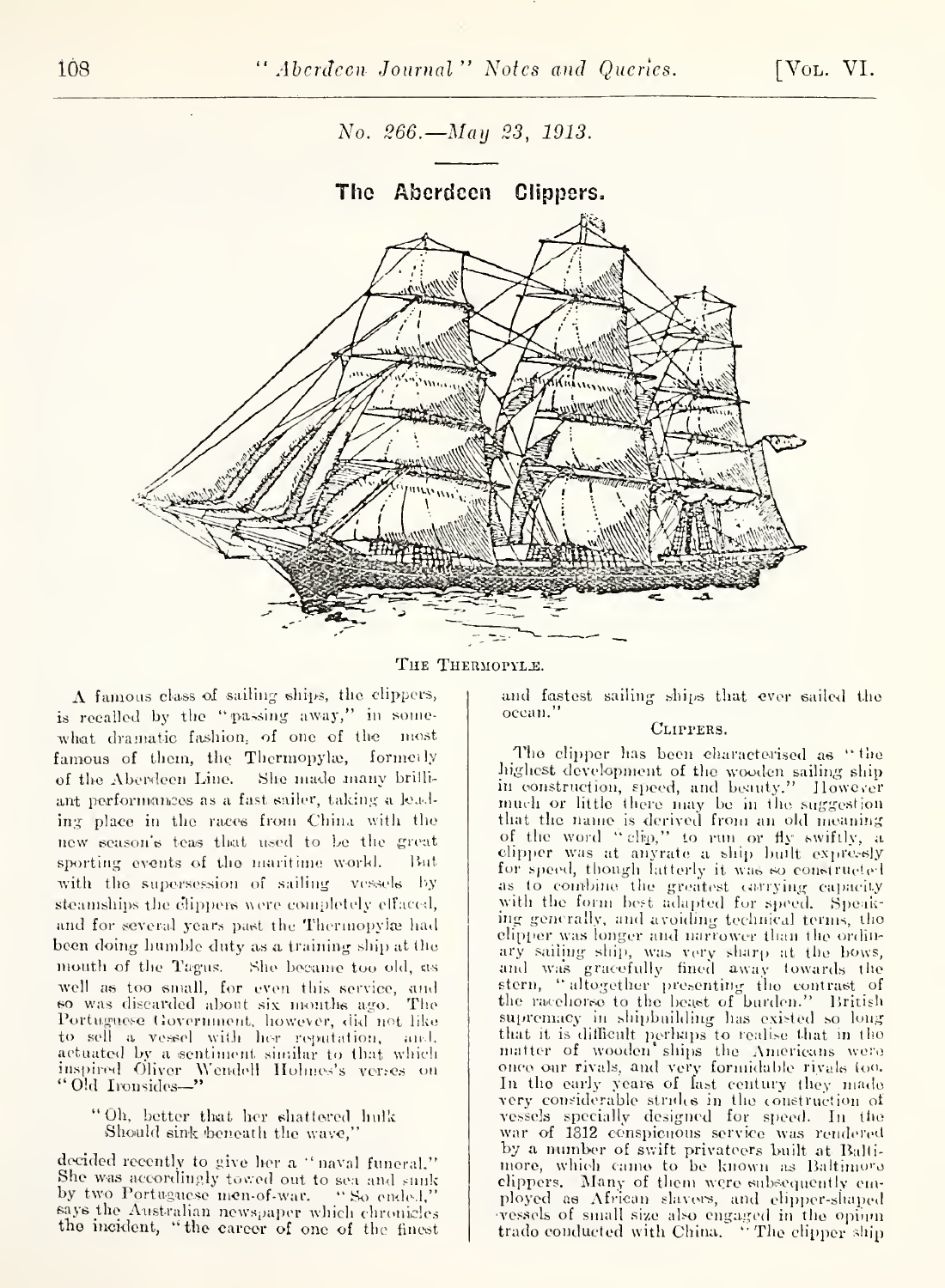era," however, really dates from 1845, when the Rainbow, of 750 tons, was launched at New York. Other vessels of the same build, and of ever-increasing dimensions and an augmented expanse of canvas, were rapidly added, and these clippers were able to beat, in point of speed, any vessels then afloat.

#### THE CHINA TEA CLIPPERS.

With the diseovcry of gold in California an improved class of clippers sprang into existence, which, not content with voyaging to San Francisco with goods to the mining population, raced across the Pacific to China, and, owing to their speed, lifted the bulk of the tea cargoes, conveying them to British ports, not only in face of British ships but at double the rates of freight that British ships could com mand. British merchants and British shipbuilders speedily set themselves to reverse these conditions—to build vessels of a like speed and so secure the trade. Before then, however, the construction of vessels on elipper lines had begun on <sup>a</sup> small scale. <sup>A</sup> number of traders in Aberdeen had formed themselves into o. com pany to build a superior ckiss of sailing vessels to compete with the paddle steamers to London, and Messrs Alexander Ilall and Sons, local shipbuilders, constructed for them a schooner of 142 tons, experimenting in the substitution of a sharp cut-water bow for the broad, bluff<br>bow that was then common. This was in 1839,<br>and the vessel—the first of its kind in Great Britain—was called the Scottish Maid. The experiment was successful—though to-day we smile at a 49-hours' voyage from Aberdeen to London being reckoned "quick." Other three schooners were built on the same model, and [1] |<br>the ''Aberdeen clipper bow'' became celebrated. In 1845 the Messrs Hall built a clipper schooner, the Torrington, 144 tons, for Messrs Jardinc, Mathcson, and Company, to compete witli the American opium clippers. She was the first British clipper engaged in the China trade, being sent out as a test; and she answered the test so well that other schooners of the same build but of larger dimensions quickly followed. When the competition in the conveyance of tes cargoes was at ite height it was discovered that, valile the American vessels were superior in speed, they were inferior in strength, some of them landing their cargoes in a damaged state. Messis Hall were thereupon commissioned by<br>Jardine, Matheson, and Co. to build a ship Jardino, Matheson, and Co. to build a, ship "<br>" vith lines as charp as those of any American,<br>but of superior strength." They produced, towards the close of 1850, a vessel of 506 tons—<br>the first real clipper ship built in this country —which was named the Stornoway, after Stornoway Castle, Lewis, then owned by Sir James Matheson, one of the partners of the great trading firm of the East. Mesers Hall built another cliiip;^-, the Chrysolite, 471 touis, in tlu> fidlow-iiV-T year, and foilowcMi this up in 1853 Iw build ing—again for Jardine, Matheson, and Co- a clipper twice as big, the Cairngorm,  $1250$  lons,

which "proved equal in speed to any of her foreign competitors, and, by delivering her cargo in superior order, obtained a preference." But while Aberdeen thus took the lead, it soon ceased to have a monopoly of clipper-building. The Lord of the Isles, built on the Clyde, was a very noted clipper in her day, and other prominent Clyde clippers were the Sir Lancelot, the Taeping, the Taitsing, the Ariel, and the Serica, the last four taking part with the Fiery Cross of Liverpool in a remarkable ocean race in 1356. This was the last of the meers at which premiums for first arrival were awarded, and with the opening of the Suez Canal in 1869 and the d velopment of steam shipping the halcyon days and the elippers oame to an end. The clippers by an official that time, however, had thoroughly accomplished the purpose for which they were designed, and had resetted the China freight trade from American dominance.

### THE THERMOPYL.E

Clipper-built vessels were not exclusively em-<br>ployed in the China tea trade, however. They were for many years a feature of the shipping service between this country and Australia,<br>particularly of the Aberdeen Line, owned by Messrs George Thompson and Co., a firm founded in Aberdeen in 1825 by Mr George Thompson, subsequently Lord Provost of the city and its representative in Parliament. The firm's connection with Australia legan towards the close of 1848, the pioneer of the fleet, known as the White Star clippers-which were the first regular traders to Australia-being the Phoenician, a barque of 418 tons. Additional clippers followed rapidly, all built by Messrs Walter Hood and Co., Aberdeen. They included the H Patriarch (which accomplished the quickest passage ever made between Sydney and London, 68 days), the Salamis, Aristides, Miltiades, Pericles, and other fine ships well known in the Australian tra<le. Those vessels performed many won<lerful trips, but the jjiide of the lino was the Thermopyla—the clipper which nas<br>just "snnk beneath the wave" in the pictaresque manuer mentioned. She was of composite construction, and was launched from Messrs<br>Hood's yard in 1868. On her maiden voyage to ^lelbourne she di'oj)])e(-l anchor in Ilobson's Bay <sup>61</sup> days out from London Docks—<sup>a</sup> recxji'd never beaten by any sailing ship between these ports. On one day she logged 336 knots in the 24 hours, and on her second trip to Mclbourne she did even better by reeling off 342 knots in 24 hours. She was intended expressly for the Australian and China trade, and rendered good service in it. In her first race from Foochow to London (1869) she did the voyage in 91 days, beaten only by Sir Lancelot, of the Clyde,<br>which scored with 89 days. The Thermopylæ enjoyed the reputation of being in her prime the fastest sailing ship afloat, but was ultimately withdrawn from the Aberdeen Line, the company substituting steamers for sailers. Her highly-honourable name, however, was transferred to one of the steamers.